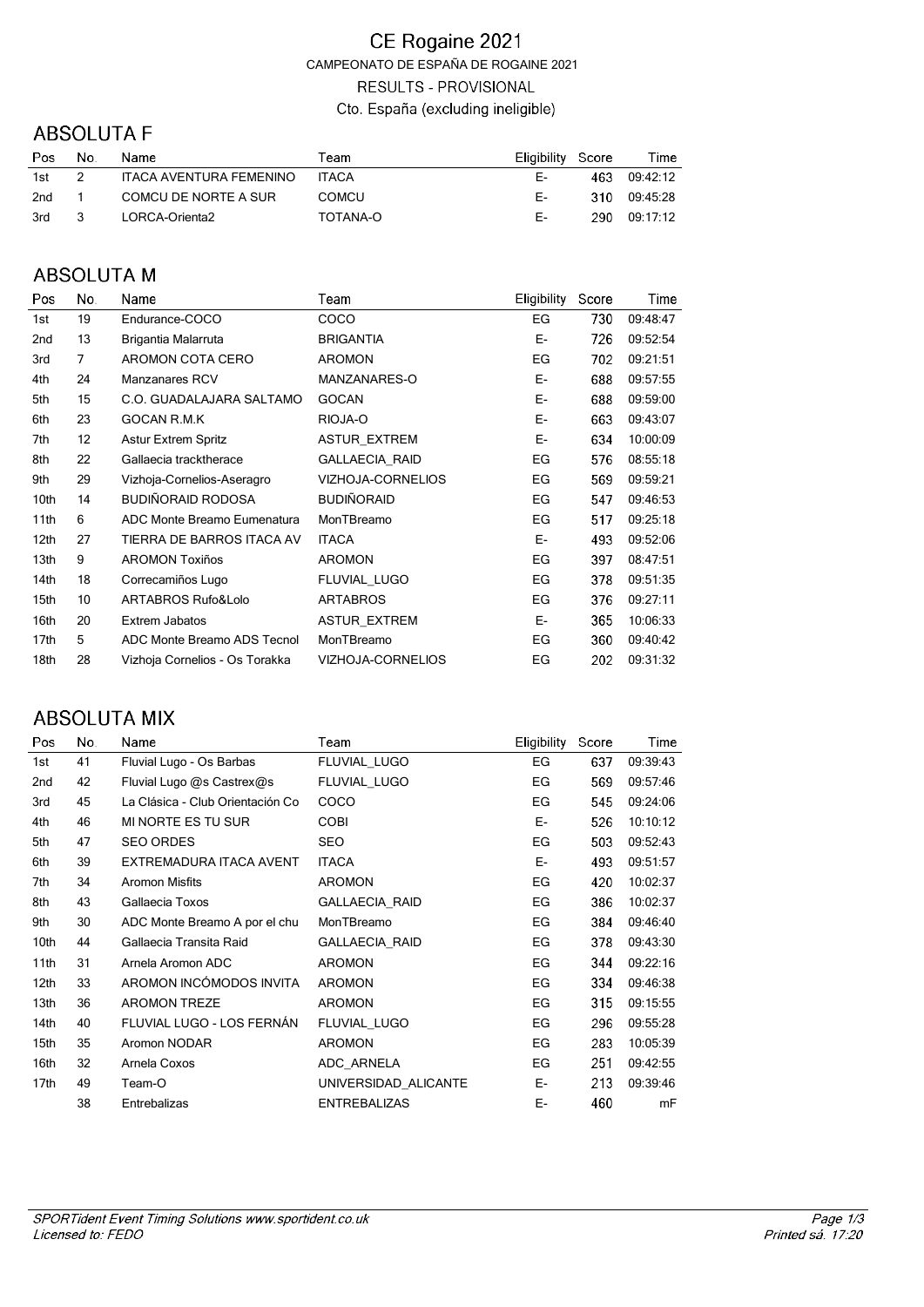### CE Rogaine 2021 CAMPEONATO DE ESPAÑA DE ROGAINE 2021 **RESULTS - PROVISIONAL** Cto. España (excluding ineligible)

#### **JUNIOR F**

| Pos             | No. | Name                 | Team                  | Eligibility Score |     | Time     |
|-----------------|-----|----------------------|-----------------------|-------------------|-----|----------|
| 1st             | 95  | CEAM-O ibi           | <b>CEAM IBI-O</b>     | Е-                | 226 | 05:52:37 |
| 2 <sub>nd</sub> | 98  | Gallaecia "Las Dopi" | <b>GALLAECIA RAID</b> | EG                | 221 | 05:47:31 |
| 3rd             | 97  | Compás - Magenta     | <b>COMPÁS</b>         | EG                | 137 | 04:17:28 |
| 4th             | 96  | Compás - Eslima      | <b>COMPÁS</b>         | EG                | 109 | 04:52:38 |

#### **JUNIOR M**

| Pos No. |    | Name      | ™eam                 | Eligibility Score | Time         |
|---------|----|-----------|----------------------|-------------------|--------------|
| 1st     | 99 | CV JUNIOR | UNIVERSIDAD ALICANTE |                   | 227 05:39:09 |

# **JUNIOR MIXTA**

| Pos | No. | Name               | Team                  | Eligibility Score | Time         |
|-----|-----|--------------------|-----------------------|-------------------|--------------|
| 1st | 100 | COLIVENC           | <b>COLIVENC</b>       | F-                | 348 05:53:02 |
| n/c | 102 | TEAM TRIO AMOROSO  | <b>GALLAECIA RAID</b> | F-                | 288 05:39:15 |
| 2nd | 101 | ITACA JUNIOR MIXTO | <b>ITACA</b>          | F-                | 269 05:47:58 |

#### SUPERVET.F

| Pos No. | Name                  | ™eam | Eligibility Score | Time         |
|---------|-----------------------|------|-------------------|--------------|
| 1st     | 103 USC Golden Ladies | USC  | EG                | 189 05:55:50 |

# SUPERVET.M

| Pos             | No. | Name                          | Team         | Eligibility | Score | Time         |
|-----------------|-----|-------------------------------|--------------|-------------|-------|--------------|
| 1st             | 107 | ⊺open                         | TOLEDO-O     | F-          | 341   | 06:01:39     |
| 2 <sub>nd</sub> | 105 | FLUVIAL LUGO MURALLA RO       | FLUVIAL LUGO | FG.         |       | 219 06:01:20 |
| 3rd             | 104 | <b>CDCEBE RESILIENCE TEAM</b> | APU-O        | Е-          | 204   | 05:25:45     |
| 4th             | 106 | MONTAÑA-USC                   | USC          | FG          | 199   | 05:46:11     |

# SUPERVET.MIX

| Pos | No. | Name               | Team                  | Eligibility Score |     | Time     |
|-----|-----|--------------------|-----------------------|-------------------|-----|----------|
| 1st | 109 | Compás - Endorfina | <b>COMPÁS</b>         | EG.               | 297 | 05:53:56 |
| 2nd | 110 | CORREMONTES.ES     | ASTUR EXTREM          | F-                | 268 | 05:53:00 |
| 3rd | 108 | AROMON SUPERVETMIX | <b>AROMON</b>         | FG                | 258 | 05:49:39 |
| 4th | 111 | Gallaecia Trasnos  | <b>GALLAECIA RAID</b> | EG                | 183 | 06:01:34 |

# **VETERANO MIX**

| Pos             | No. | Name                     | Team                     | <b>Eligibility</b> | Score | Time     |
|-----------------|-----|--------------------------|--------------------------|--------------------|-------|----------|
| 1st             | 81  | <b>Astur Extremix</b>    | <b>ASTUR EXTREM</b>      | Е-                 | 436   | 07:56:19 |
| 2 <sub>nd</sub> | 83  | Compás - MTC             | <b>COMPÁS</b>            | EG                 | 388   | 07:33:22 |
| 3rd             | 85  | Gallaecia Aventura-Consa | <b>GALLAECIA RAID</b>    | EG                 | 380   | 07:53:01 |
| 4th             | 90  | Gallaecia Raidsistiré    | <b>GALLAECIA RAID</b>    | EG                 | 370   | 07:01:43 |
| 5th             | 84  | DOS DE CAZALLA-LORCA.O   | LORCA-O                  | E-                 | 365   | 07:38:58 |
| 6th             | 94  | Vizhoja-Cornelios        | <b>VIZHOJA-CORNELIOS</b> | EG                 | 348   | 07:44:18 |
| 7th             | 79  | Arnela Choscos           | ADC ARNELA               | EG                 | 335   | 08:07:43 |
| 8th             | 93  | <b>UVIGO FunNanoBio</b>  | U-VIGO                   | EG                 | 330   | 07:59:03 |
| 9th             | 89  | Gallaecia Raid Pimk      | <b>GALLAECIA RAID</b>    | EG                 | 291   | 07:41:28 |
| 10th            | 92  | Tjalve Chai              | <b>TJALVE</b>            | Е-                 | 291   | 07:53:57 |
|                 |     |                          |                          |                    |       |          |

SPORTident Event Timing Solutions www.sportident.co.uk Licensed to: FEDO